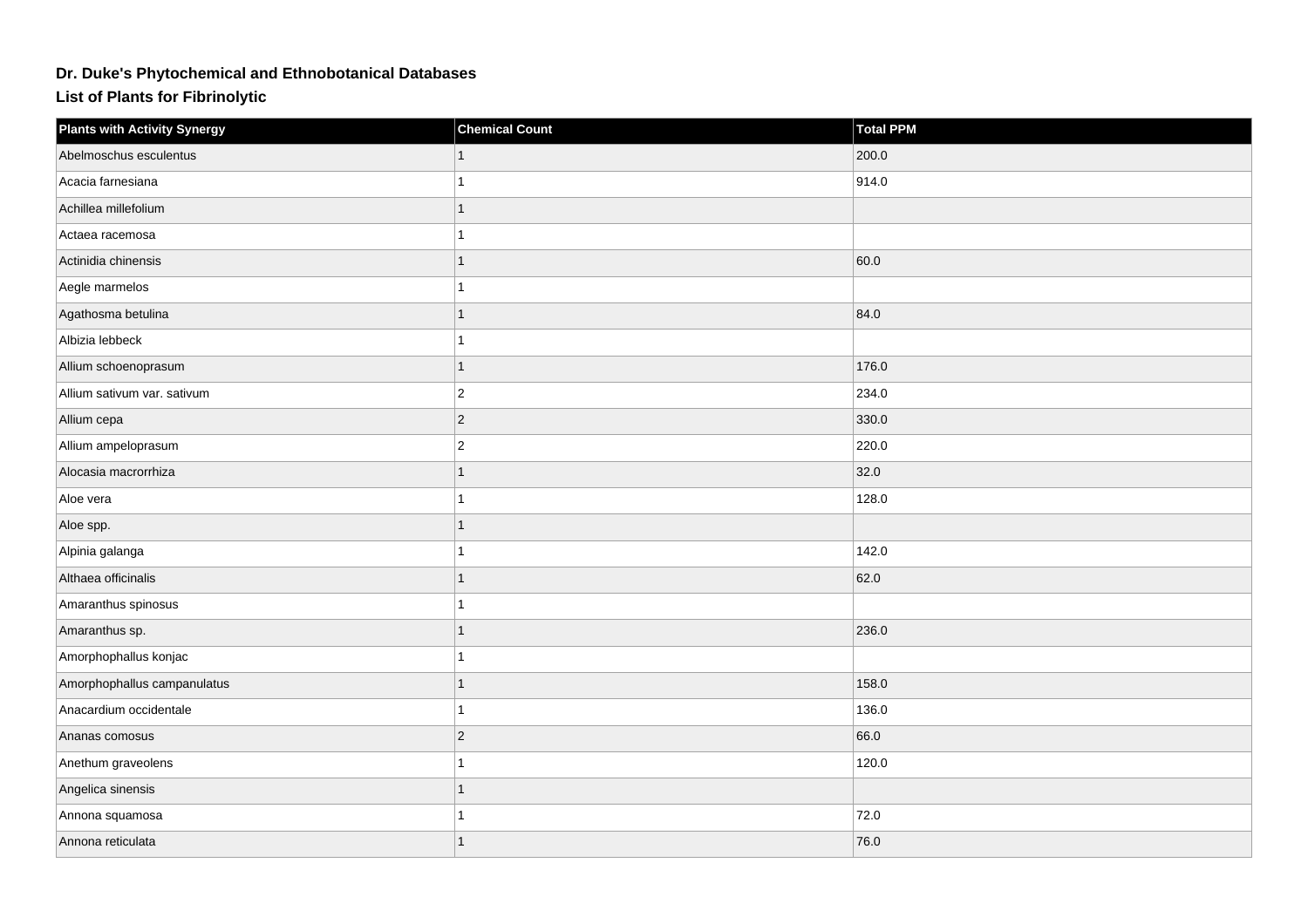| <b>Plants with Activity Synergy</b> | <b>Chemical Count</b> | <b>Total PPM</b> |
|-------------------------------------|-----------------------|------------------|
| Annona muricata                     | 1                     | 154.0            |
| Annona glabra                       | 1                     |                  |
| Annona diversifolia                 | 1                     |                  |
| Annona cherimola                    | $\mathbf{1}$          | 100.0            |
| Apium graveolens                    | 1                     | 114.0            |
| Arachis hypogaea                    | $\mathbf{1}$          | 512.0            |
| Aralia cordata                      | 1                     | 340.0            |
| Arctium lappa                       | 1                     | 28.0             |
| Arctostaphylos uva-ursi             | 1                     | 24.0             |
| Areca catechu                       | $\mathbf{1}$          | 13.6             |
| Armoracia rusticana                 | 1                     | 110.0            |
| Arracacia xanthorrhiza              | $\mathbf{1}$          | 250.0            |
| Artemisia vulgaris                  | 1                     | 470.0            |
| Artemisia dracunculus               | $\mathbf{1}$          | 180.0            |
| Artocarpus heterophyllus            | $\mathbf{1}$          | 30.0             |
| Artocarpus altilis                  | $\mathbf{1}$          | 60.0             |
| Asparagus officinalis               | 1                     | 732.0            |
| Astragalus membranaceus             | $\mathbf{1}$          |                  |
| Avena sativa                        | $\mathbf{1}$          | 262.0            |
| Averrhoa carambola                  | 1                     |                  |
| Averrhoa bilimbi                    | 1                     |                  |
| Bactris gasipaes                    | $\mathbf{1}$          |                  |
| Barosma betulina                    | 1                     |                  |
| Basella alba                        | $\mathbf{1}$          | 140.0            |
| Benincasa hispida                   | $\mathbf{1}$          | 204.0            |
| Berberis vulgaris                   | 1                     | 162.0            |
| Bertholletia excelsa                | 1                     | 34.0             |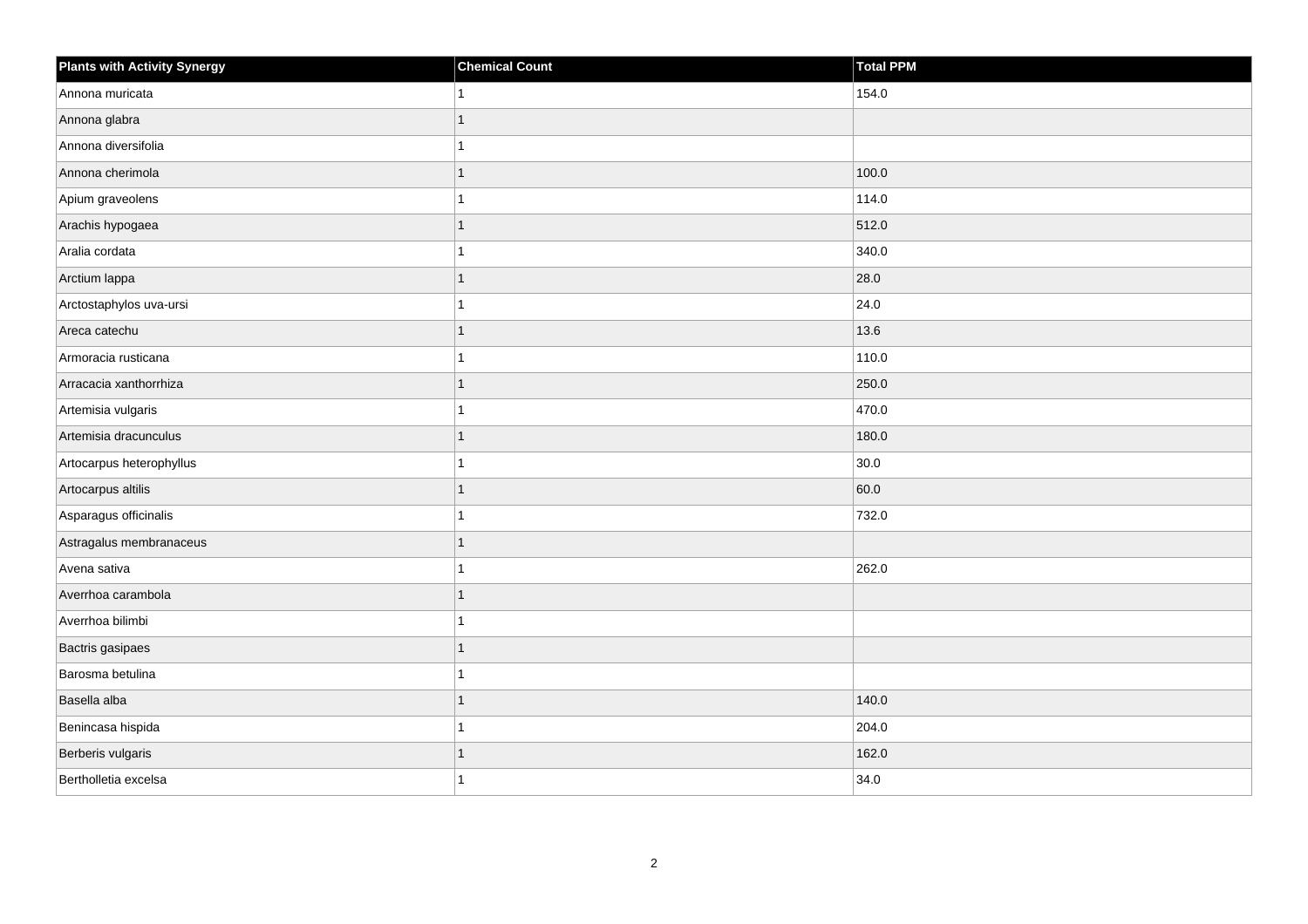| <b>Plants with Activity Synergy</b> | <b>Chemical Count</b> | <b>Total PPM</b> |
|-------------------------------------|-----------------------|------------------|
| Beta vulgaris                       | 1                     | 200.0            |
| Bixa orellana                       |                       | 38.0             |
| Blighia sapida                      |                       | 344.0            |
| Boehmeria nivea                     |                       | 242.0            |
| Borago officinalis                  |                       | 258.0            |
| Brassica rapa                       |                       | 98.0             |
| Brassica oleracea var. viridis I.   |                       | 122.0            |
| Brassica oleracea var. sabellica I. |                       | 130.0            |
| Brassica oleracea var. italica      |                       |                  |
| Brassica oleracea var. gemmifera    |                       | 128.0            |
| Brassica oleracea var. capitata I.  |                       | 80.0             |
| Brassica oleracea var. botrytis I.  |                       | 170.0            |
| Brassica oleracea                   |                       | 88.0             |
| Brassica nigra                      |                       | 95.74            |
| Brassica napus var. napobrassica    |                       | 136.0            |
| Brassica chinensis                  |                       | 214.0            |
| Bromelia pinguin                    |                       | 114.0            |
| Brosimum alicastrum                 |                       |                  |
| Bupleurum chinense                  |                       |                  |
| Byrsonima crassifolia               |                       |                  |
| Cajanus cajan                       |                       | 304.0            |
| Calathea macrosepala                |                       |                  |
| Camellia sinensis                   |                       | 152.0            |
| Canavalia ensiformis                |                       | 256.0            |
| Canna indica                        |                       | 26.0             |
| Cannabis sativa                     |                       | 48.0             |
| Capsella bursa-pastoris             |                       | 68.0             |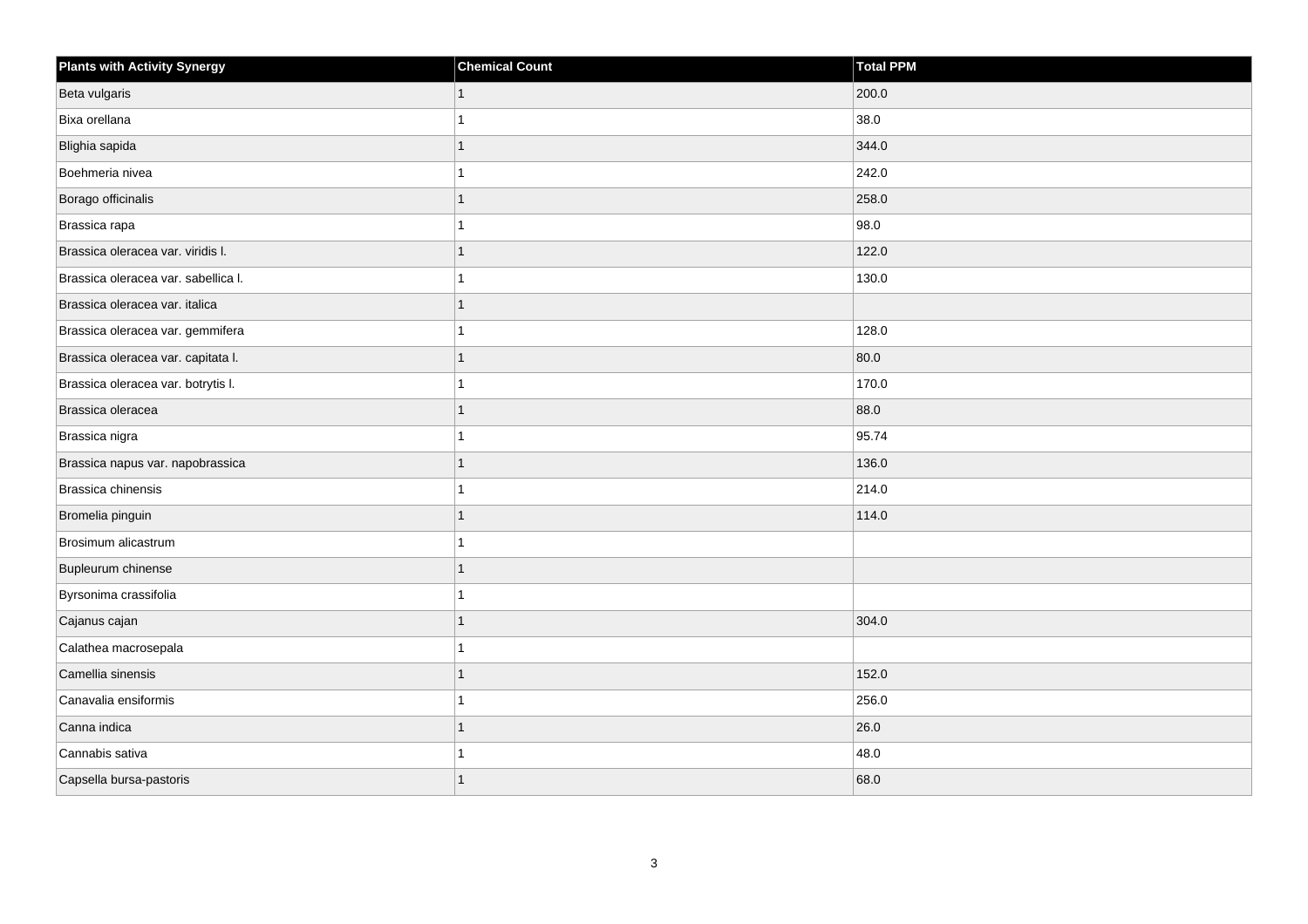| <b>Plants with Activity Synergy</b> | <b>Chemical Count</b> | Total PPM |
|-------------------------------------|-----------------------|-----------|
| Capsicum frutescens                 | 1                     | 316.0     |
| Capsicum annuum                     | 1                     | 252.0     |
| Carica pentagona                    | 1                     |           |
| Carica papaya                       | 1                     | 249.0     |
| Carthamus tinctorius                | 1                     | 10.6      |
| Carum carvi                         | $\mathbf{1}$          | 112.0     |
| Carya illinoensis                   | 1                     | 18.6      |
| Casimiroa edulis                    | 1                     |           |
| Catha edulis                        | 1                     | 296.0     |
| Caulophyllum thalictroides          | $\mathbf{1}$          | 25.0      |
| Centella asiatica                   | 1                     | 224.0     |
| Chamaemelum nobile                  | 1                     |           |
| Chenopodium ambrosioides            | $\overline{1}$        | 80.0      |
| Chenopodium album                   | $\mathbf{1}$          | 222.0     |
| Chondrus crispus                    | 1                     | 166.0     |
| Chrysanthemum parthenium            | 1                     |           |
| Chrysanthemum coronarium            | 1                     | 414.0     |
| Chrysophyllum cainito               | $\mathbf{1}$          |           |
| Cicer arietinum                     | $\overline{1}$        | 36.0      |
| Cichorium intybus                   | 1                     | 244.0     |
| Cichorium endivia                   | 1                     | 128.0     |
| Cimicifuga racemosa                 | 1                     | 63.0      |
| Cinnamomum verum                    | 1                     | 16.0      |
| Citrullus lanatus                   | 1                     | 54.0      |
| Citrus sinensis                     | $\mathbf{1}$          | 62.0      |
| Citrus reticulata                   | 1                     | 70.0      |
| Citrus paradisi                     | 1                     | 88.0      |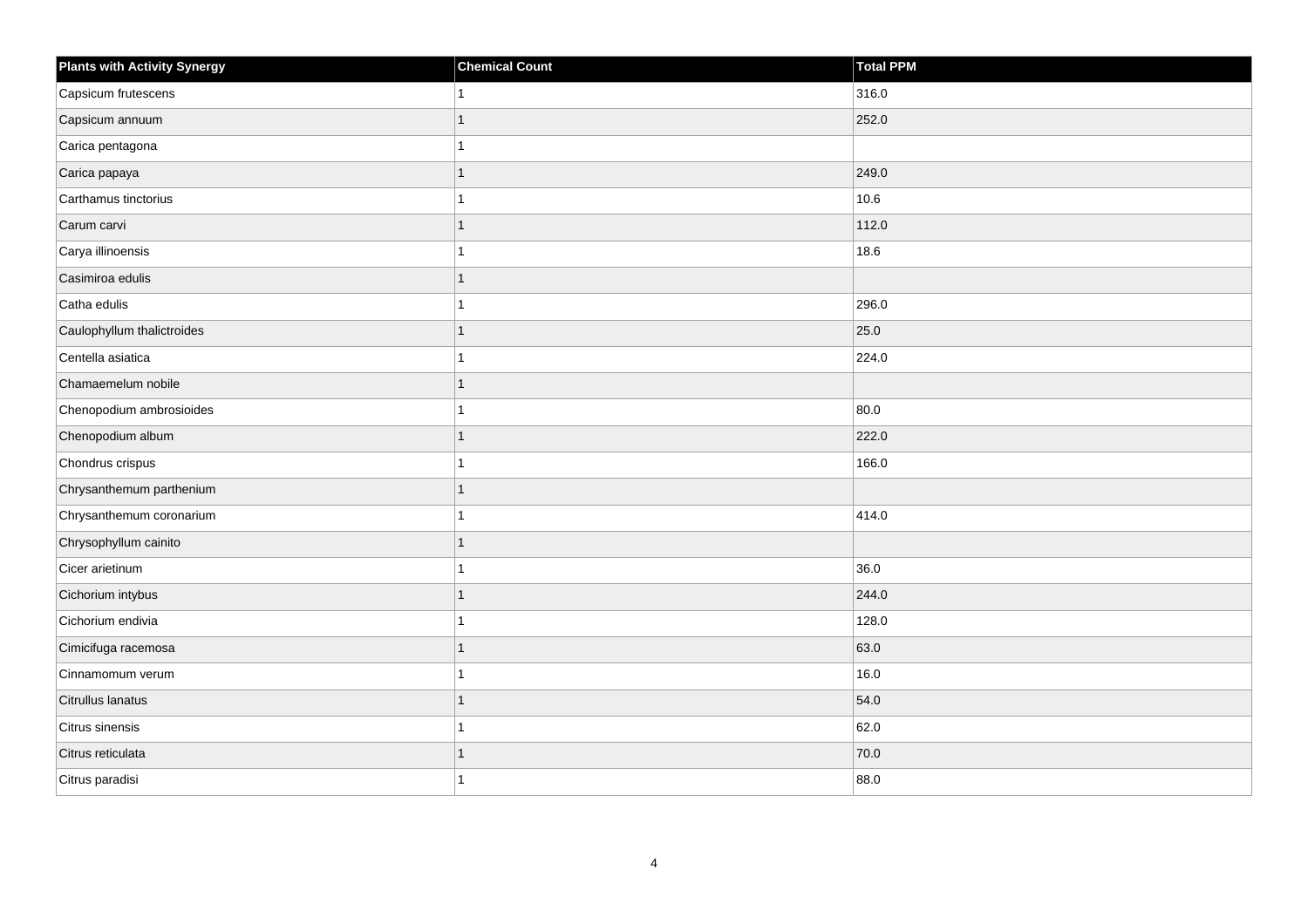| <b>Plants with Activity Synergy</b> | <b>Chemical Count</b> | Total PPM |
|-------------------------------------|-----------------------|-----------|
| Citrus limon                        | $\mathbf{1}$          | 38.0      |
| Citrus aurantium                    | 1                     | 48.0      |
| Citrus aurantiifolia                | 1                     | 58.0      |
| Cnicus benedictus                   | 1                     | 6.2       |
| Cnidoscolus chayamansa              | $\mathbf{1}$          | 170.0     |
| Cocos nucifera                      | 1                     | 20.0      |
| Coffea arabica                      | $\mathbf{1}$          | 140.0     |
| Coix lacryma-jobi                   | 1                     | 96.0      |
| Colocasia esculenta                 | $\mathbf{1}$          | 290.0     |
| Corchorus olitorius                 | 1                     | 204.0     |
| Coriandrum sativum                  | $\mathbf{1}$          | 318.0     |
| Corylus avellana                    | 1                     | 108.0     |
| Costus speciosus                    | $\mathbf{1}$          |           |
| Crataegus rhipidophylla             | 1                     |           |
| Crataegus laevigata                 | $\mathbf{1}$          |           |
| Crescentia alata                    | 1                     | 18.0      |
| Cucumis sativus                     | 1                     | 152.0     |
| Cucumis melo                        | 1                     | 136.0     |
| Cucurbita spp                       | $\mathbf{1}$          | 170.0     |
| Cucurbita pepo                      | 1                     | 405.0     |
| Cuminum cyminum                     | $\mathbf{1}$          | 98.0      |
| Curcuma zedoaria                    | 1                     | 2000.0    |
| Curcuma xanthorrhiza                | 1                     | 20000.0   |
| Curcuma longa                       | $ 2\rangle$           | 95012.0   |
| Cyclanthera pedata                  | $\mathbf{1}$          | 150.0     |
| Cydonia oblonga                     | 1                     | 44.0      |
| Cynara cardunculus                  | $\mathbf{1}$          | 164.0     |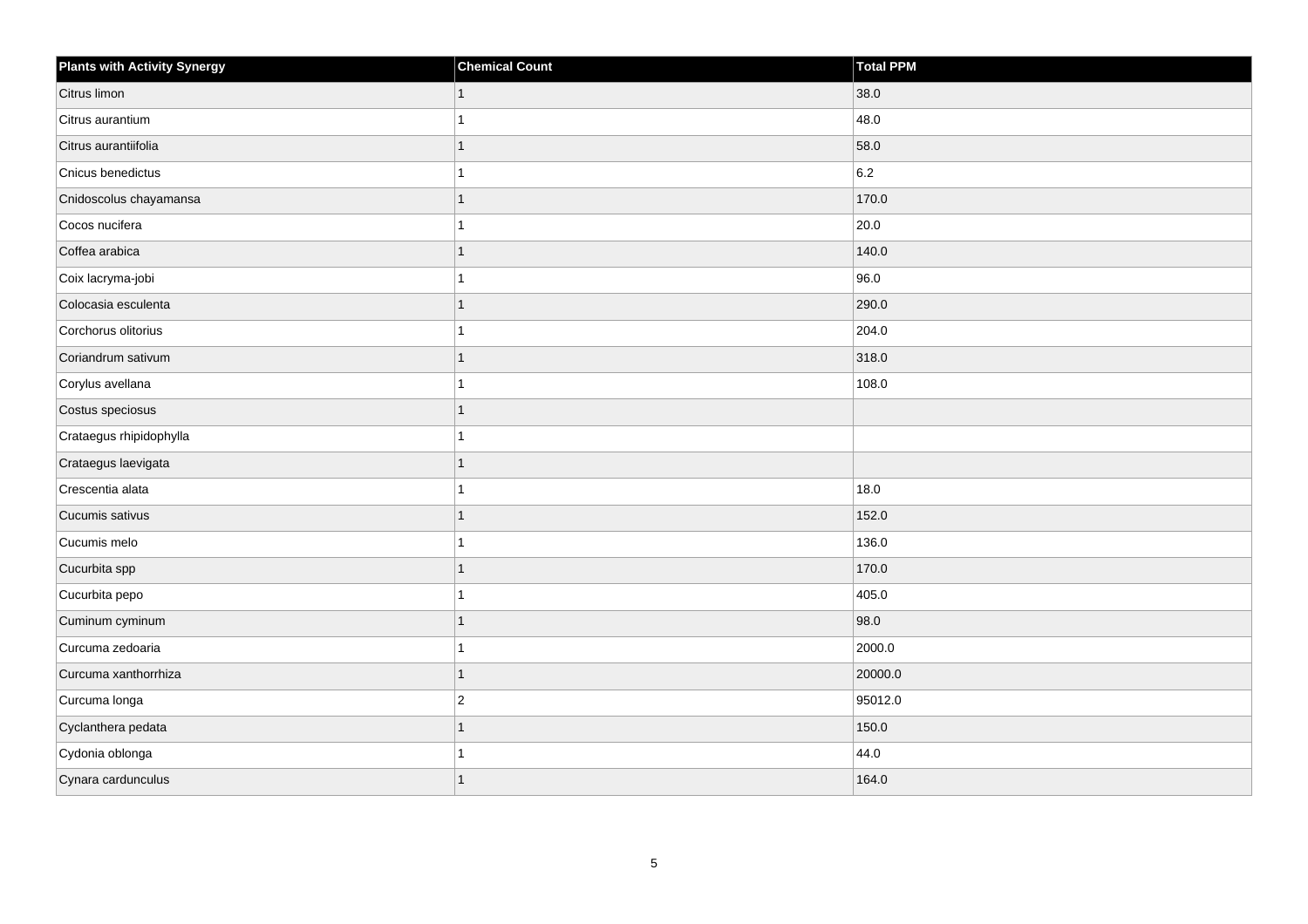| <b>Plants with Activity Synergy</b> | <b>Chemical Count</b> | Total PPM |
|-------------------------------------|-----------------------|-----------|
| Cyphomandra betacea                 |                       | 170.0     |
| Cyrtosperma chamissonis             |                       | 44.0      |
| Daucus carota                       |                       |           |
| Dioscorea villosa                   | 1                     |           |
| Dioscorea sp.                       |                       |           |
| Dioscorea pentaphylla               |                       | 58.0      |
| Dioscorea alata                     |                       | 34.0      |
| Diospyros digyna                    | 1                     |           |
| Durio zibethinus                    |                       |           |
| Echinacea spp                       | 1                     | 85.0      |
| Echinacea purpurea                  |                       |           |
| Elaeagnus umbellatus                |                       |           |
| Elaeagnus commutata                 |                       |           |
| Elaeis guineensis                   | 1                     |           |
| Eleocharis dulcis                   |                       |           |
| Elettaria cardamomum                | 1                     | 24.0      |
| Eleutherococcus senticosus          |                       |           |
| Ephedra sinica                      |                       | 180.0     |
| Equisetum arvense                   |                       | 931.0     |
| Eriobotrya japonica                 |                       | 50.0      |
| Eriodictyon californicum            |                       |           |
| Eryngium floridanum                 |                       | 140.0     |
| Erythrina fusca                     |                       | 130.0     |
| Erythrina berteroana                |                       | 150.0     |
| Erythroxylum coca                   |                       | 122.0     |
| Eugenia uniflora                    |                       |           |
| Eugenia floribunda                  |                       |           |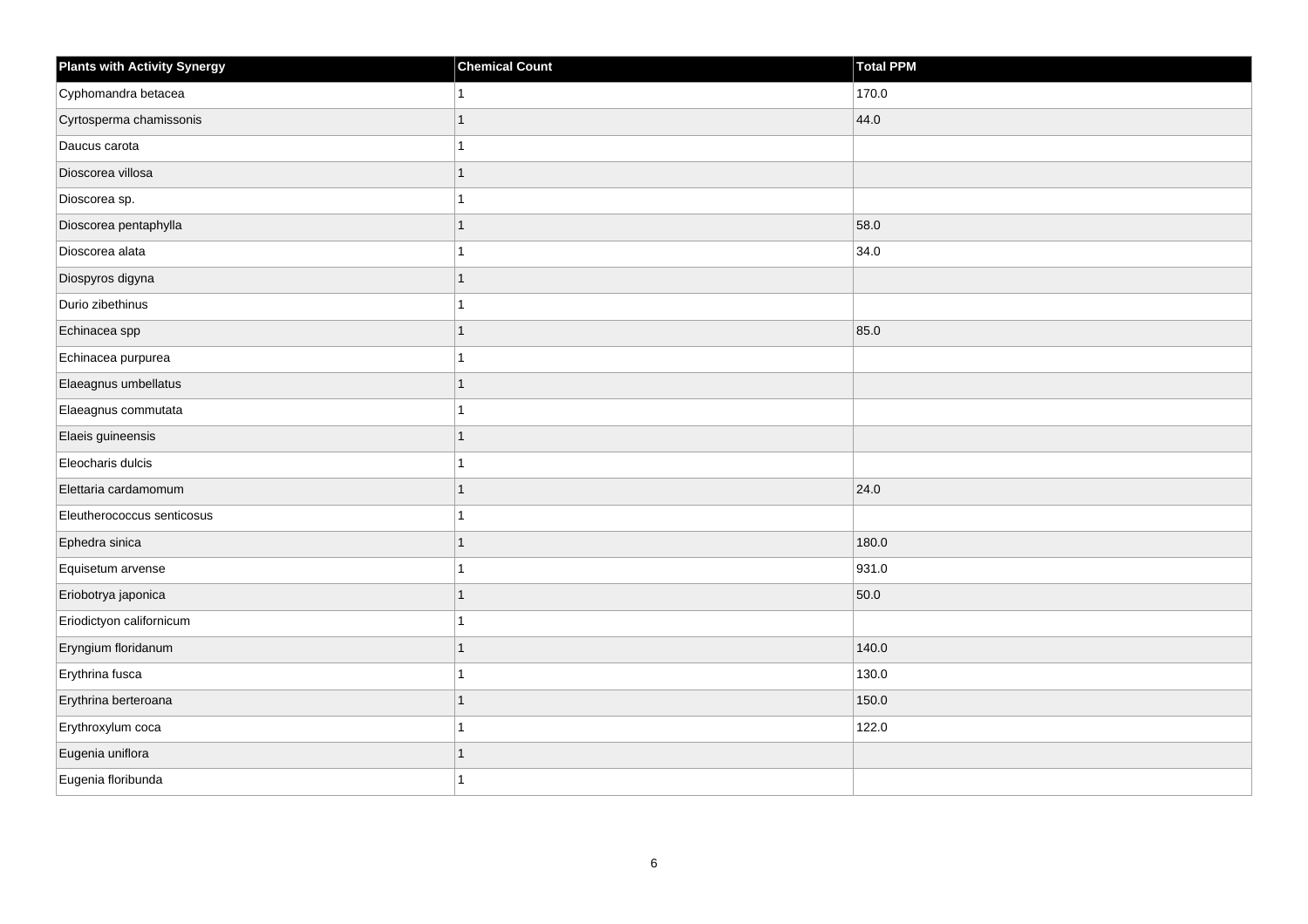| <b>Plants with Activity Synergy</b> | <b>Chemical Count</b> | <b>Total PPM</b> |
|-------------------------------------|-----------------------|------------------|
| Eugenia brasiliensis                |                       |                  |
| Eupatorium perfoliatum              |                       |                  |
| Euphrasia officinalis               |                       | 674.0            |
| Fagopyrum esculentum                |                       | 88.0             |
| Ficus carica                        |                       | 64.0             |
| Foeniculum vulgare                  |                       | 262.0            |
| Fragaria spp                        | 1                     | 54.0             |
| Frangula purshiana                  |                       | 58.0             |
| Fucus vesiculosus                   |                       | 94.0             |
| Garcinia mangostana                 |                       |                  |
| Genipa americana                    |                       | 30.0             |
| Gentiana lutea                      |                       | 122.0            |
| Ginkgo biloba                       | 1                     | 268.0            |
| Gliricidia sepium                   |                       | 216.0            |
| Glycine max                         |                       | 272.0            |
| Glycyrrhiza glabra                  |                       | 140.0            |
| Gossypium sp                        |                       | 32.0             |
| Gymnema sylvestre                   |                       |                  |
| Harpagophytum procumbens            | 1                     |                  |
| Helianthus tuberosus                |                       | 128.0            |
| Helianthus annuus                   |                       | 96.0             |
| Hibiscus sabdariffa                 |                       | 347.0            |
| Hibiscus rosa-sinensis              |                       |                  |
| Hordeum vulgare                     |                       | 230.0            |
| Humulus lupulus                     | 1                     | 870.0            |
| Hydrangea arborescens               |                       |                  |
| Hydrastis canadensis                | 1                     | 124.0            |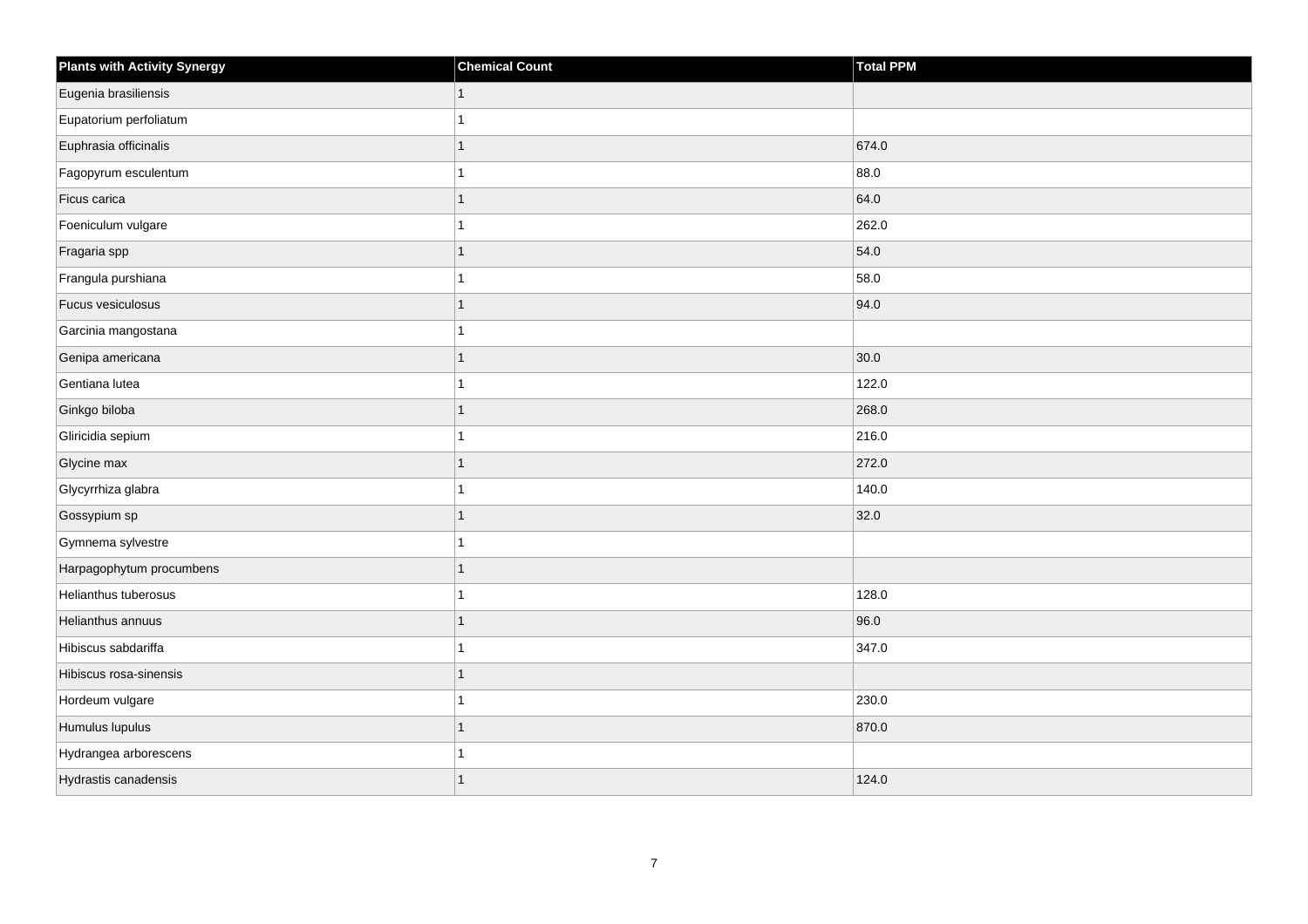| <b>Plants with Activity Synergy</b> | <b>Chemical Count</b> | Total PPM |
|-------------------------------------|-----------------------|-----------|
| Hylocereus undatus                  |                       |           |
| Hylocereus guatemalensis            |                       |           |
| Inga edulis                         |                       |           |
| Inula helenium                      |                       |           |
| Ipomoea batatas                     |                       | 188.0     |
| Ipomoea aquatica                    |                       | 240.0     |
| Juglans regia                       |                       | 62.0      |
| Juglans nigra                       | 1                     | 14.0      |
| Juniperus communis                  |                       | 24.0      |
| Justicia pectoralis                 |                       | 330.0     |
| Lablab purpureus                    |                       | 175.74    |
| Lactuca sativa                      |                       | 134.0     |
| Lagenaria siceraria                 |                       | 144.0     |
| Larrea tridentata                   | 1                     |           |
| Lens culinaris                      |                       | 140.0     |
| Lepidium sativum                    |                       | 190.0     |
| Lepidium meyenii                    |                       |           |
| Licania platypus                    |                       |           |
| Linum usitatissimum                 |                       | 29.9      |
| Lobelia inflata                     |                       | 66.0      |
| Luffa aegyptiaca                    |                       | 160.0     |
| Lupinus mutabilis                   | 1                     | 114.0     |
| Lupinus albus                       |                       | 48.0      |
| Lycium chinense                     |                       | 154.0     |
| Lycopersicon esculentum             |                       | 198.0     |
| Macadamia spp                       |                       | 44.0      |
| Malpighia glabra                    |                       | 94.0      |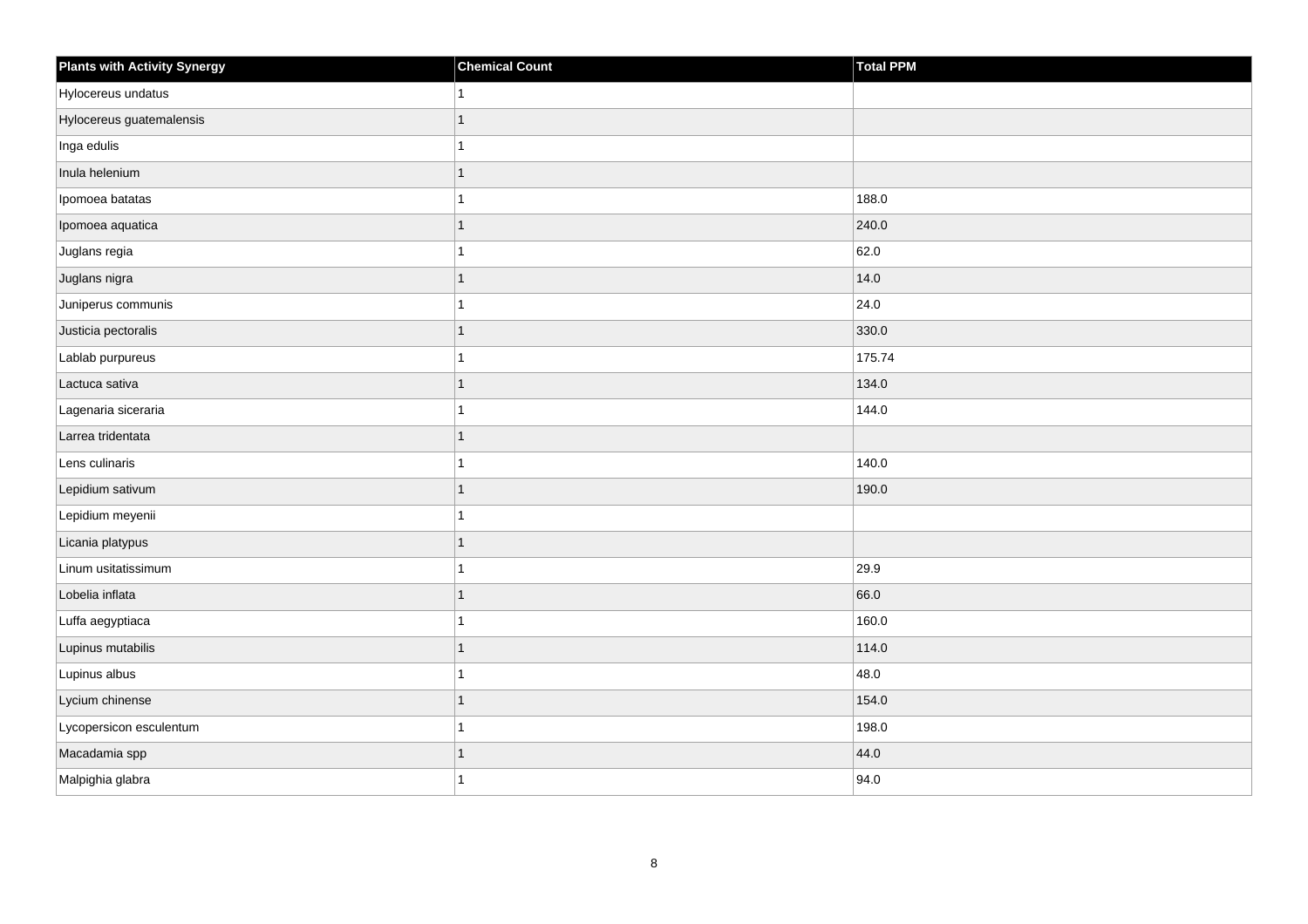| <b>Plants with Activity Synergy</b> | <b>Chemical Count</b> | Total PPM |
|-------------------------------------|-----------------------|-----------|
| Malus domestica                     | $\mathbf{1}$          | 14.0      |
| Malva sylvestris                    | 1                     | 120.0     |
| Malva parviflora                    | $\mathbf{1}$          | 18.0      |
| Mammea americana                    | 1                     |           |
| Mangifera indica                    | 1                     | 326.0     |
| Manihot esculenta                   | 1                     | 238.0     |
| Manilkara zapota                    | $\mathbf{1}$          |           |
| Maranta arundinacea                 | 1                     | 32.0      |
| Matricaria recutita                 | $\mathbf{1}$          |           |
| Mauritia flexuosa                   | 1                     |           |
| Medicago sativa                     | 1                     | 194.0     |
| Melicoccus bijugatas                | 1                     |           |
| Mentha x piperita                   | $\mathbf{1}$          | 228.0     |
| Mentha spicata                      | 1                     | 89.0      |
| Mimulus glabratus                   | $\mathbf{1}$          | 184.0     |
| Momordica charantia                 | 1                     | 306.0     |
| Morinda citrifolia                  | 1                     | 642.0     |
| Moringa oleifera                    | 1                     |           |
| Morus alba                          | $\mathbf{1}$          | 108.0     |
| Mucuna pruriens                     | 1                     | 68.0      |
| Muntingia calabura                  | $\mathbf{1}$          |           |
| Murraya sp                          | $\mathbf{1}$          | 40.0      |
| Murraya koenigii                    | 1                     |           |
| Musa x paradisiaca                  | 1                     | 168.0     |
| Myrciaria dubia                     | $\mathbf{1}$          |           |
| Myrciaria cauliflora                | 1                     |           |
| Myrica cerifera                     | $\overline{1}$        | 56.0      |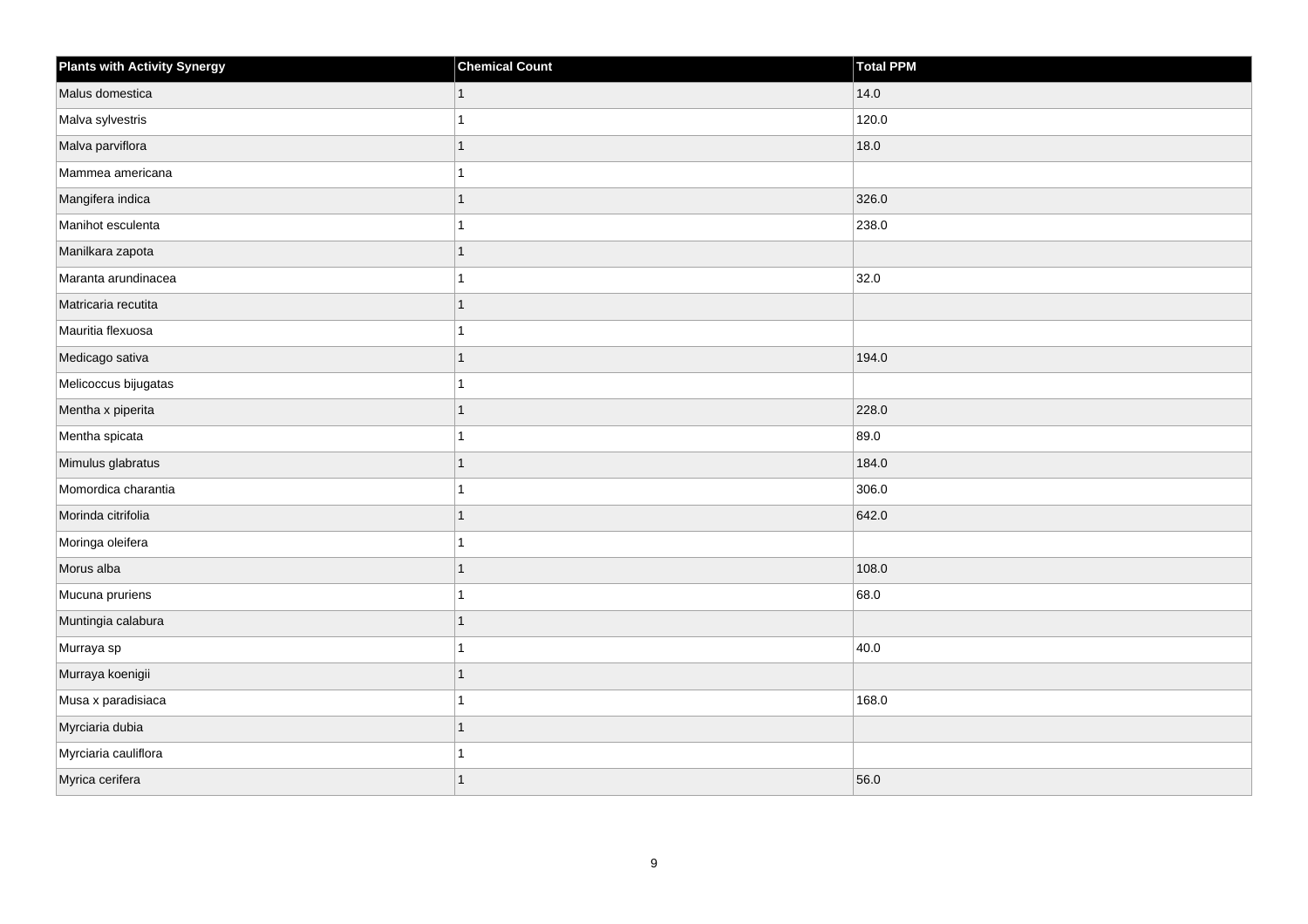| <b>Plants with Activity Synergy</b> | <b>Chemical Count</b> | Total PPM |
|-------------------------------------|-----------------------|-----------|
| Nasturtium officinale               |                       | 226.0     |
| Nelumbo nucifera                    | 1                     | 416.0     |
| Nepeta cataria                      | 1                     |           |
| Ocimum basilicum                    | 1                     | 138.0     |
| Opuntia ficus-indica                | 1                     | 63.2      |
| Origanum vulgare                    | 1                     | 134.0     |
| Origanum majorana                   | 1                     | 88.0      |
| Oryza sativa                        | 1                     | 130.0     |
| Oxalis tuberosa                     | 1                     | 50.0      |
| Pachira macrocarpa                  | 1                     | 80.0      |
| Pachyrhizus erosus                  | 1                     | 56.0      |
| Panax quinquefolius                 | 3                     | 120.0     |
| Panax japonicus                     | 1                     |           |
| Panax ginseng                       | 3                     | 160.0     |
| Papaver somniferum                  | 1                     | 22.0      |
| Parthenium integrifolium            | 1                     |           |
| Passiflora quadrangularis           | 1                     | 1536.0    |
| Passiflora mollissima               | 1                     |           |
| Passiflora ligularis                | 1                     |           |
| Passiflora incarnata                | 1                     |           |
| Passiflora foetida                  | 1                     |           |
| Passiflora edulis                   | 1                     |           |
| Pastinaca sativa                    |                       | 68.0      |
| Peperomia pereskiifolia             | 1                     |           |
| Peperomia pelucida                  | 1                     |           |
| Pereskia aculeata                   | 1                     |           |
| Perilla frutescens                  | 1                     | 198.0     |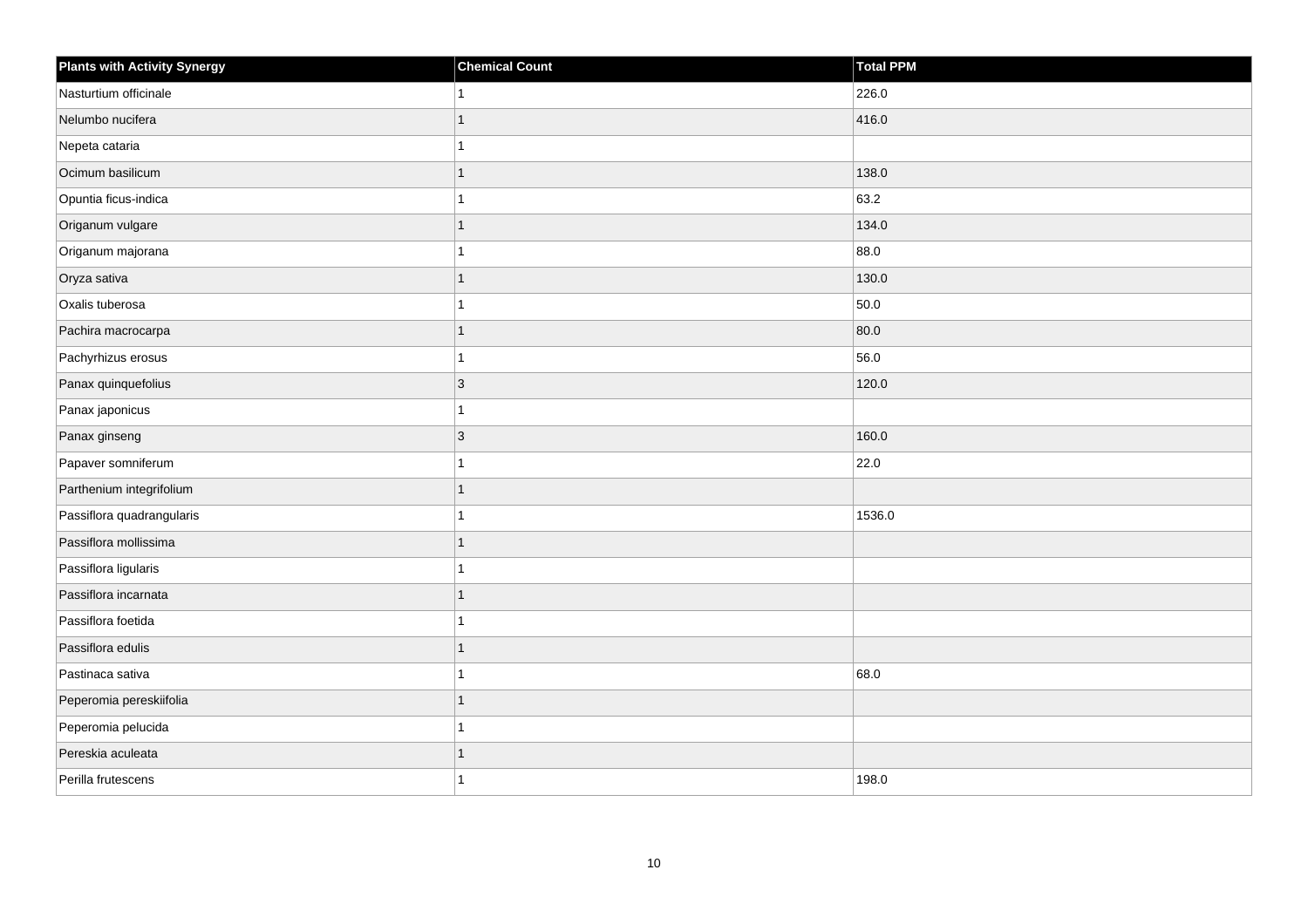| <b>Plants with Activity Synergy</b> | <b>Chemical Count</b> | Total PPM |
|-------------------------------------|-----------------------|-----------|
| Persea schiedeana                   | $\mathbf{1}$          |           |
| Persea americana                    |                       | 202.0     |
| Petasites japonicus                 | 1                     | 72.0      |
| Petroselinum crispum                |                       | 174.0     |
| Phaseolus vulgaris                  | 1                     | 1050.0    |
| Phaseolus lunatus                   | 1                     | 211.0     |
| Phaseolus coccineus                 | 1                     | 98.0      |
| Phaseolus acutifolius               |                       |           |
| Phoenix dactylifera                 | 1                     | 270.0     |
| Phyllanthus emblica                 |                       | 24.0      |
| Phyllanthus acidus                  | 1                     | 116.0     |
| Physalis peruviana                  | 1                     | 162.0     |
| Physalis ixocarpa                   | $\mathbf{1}$          | 506.0     |
| Phytolacca americana                |                       | 286.0     |
| Pimenta dioica                      | 1                     | 3.6       |
| Pinus pinea                         | 1                     |           |
| Pinus edulis                        | 1                     |           |
| Pinus cembroides                    | 1                     |           |
| Piper nigrum                        | $\mathbf{1}$          | 29.041    |
| Piper betel                         | 1                     | 96.0      |
| Piper auritum                       | 1                     | 200.0     |
| Pistacia vera                       | 1                     | 30.0      |
| Pisum sativum                       | 1                     | 328.0     |
| Plantago psyllium                   | 1                     |           |
| Plantago major                      | $\mathbf{1}$          |           |
| Platonia insignis                   |                       |           |
| Platycodon grandiflorum             | 1                     | 206.0     |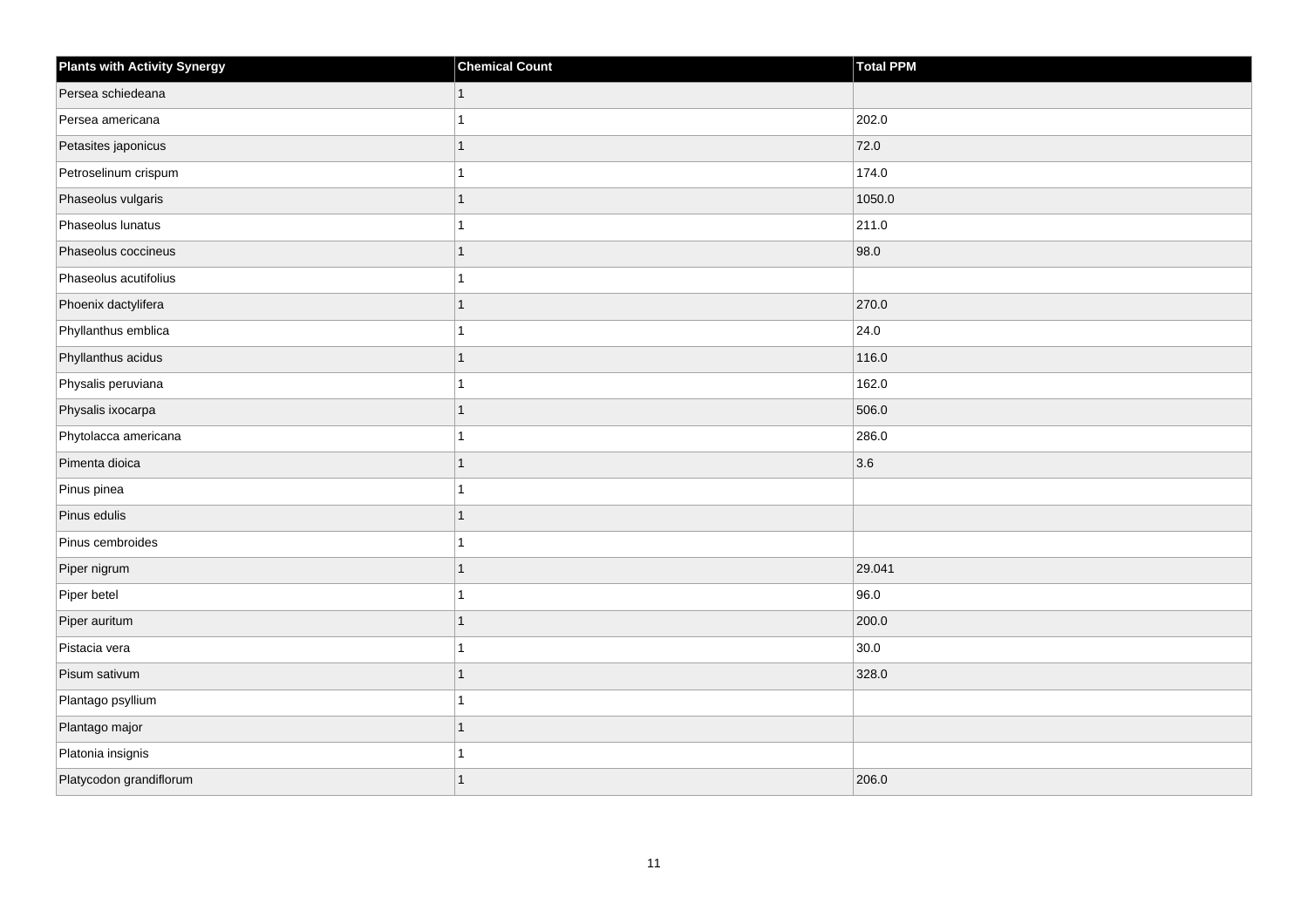| <b>Plants with Activity Synergy</b> | <b>Chemical Count</b> | Total PPM |
|-------------------------------------|-----------------------|-----------|
| Plectranthus amboinicus             |                       |           |
| Polymnia edulis                     |                       | 164.0     |
| Portulaca oleracea                  |                       | 158.0     |
| Pourouma cecropiaefolia             |                       |           |
| Pouteria viridis                    |                       |           |
| Pouteria campechiana                |                       |           |
| Pouteria caimito                    |                       |           |
| Prunus salicifolia                  | 1                     |           |
| Prunus persica                      |                       | 164.0     |
| Prunus dulcis                       | 1                     | 126.0     |
| Prunus domestica                    |                       | 68.0      |
| Prunus cerasus                      |                       | 64.0      |
| Prunus armeniaca                    |                       | 156.0     |
| Psidium guajava                     | 1                     | 172.0     |
| Psidium cattleianum                 |                       | 76.0      |
| Psophocarpus tetragonolobus         | 1                     | 138.0     |
| Punica granatum                     |                       | 100.0     |
| Pyrus communis                      |                       | 12.0      |
| Quararibea cordata                  |                       |           |
| Quercus alba                        |                       |           |
| Raphanus sativus                    |                       | 950.0     |
| Rheum rhabarbarum                   | 1                     | 180.0     |
| Rhizophora mangle                   |                       |           |
| Rhodymenia palmata                  |                       |           |
| Ribes uva-crispa                    |                       | 50.0      |
| Ribes rubrum                        |                       | 12.0      |
| Ribes nigrum                        |                       | 34.0      |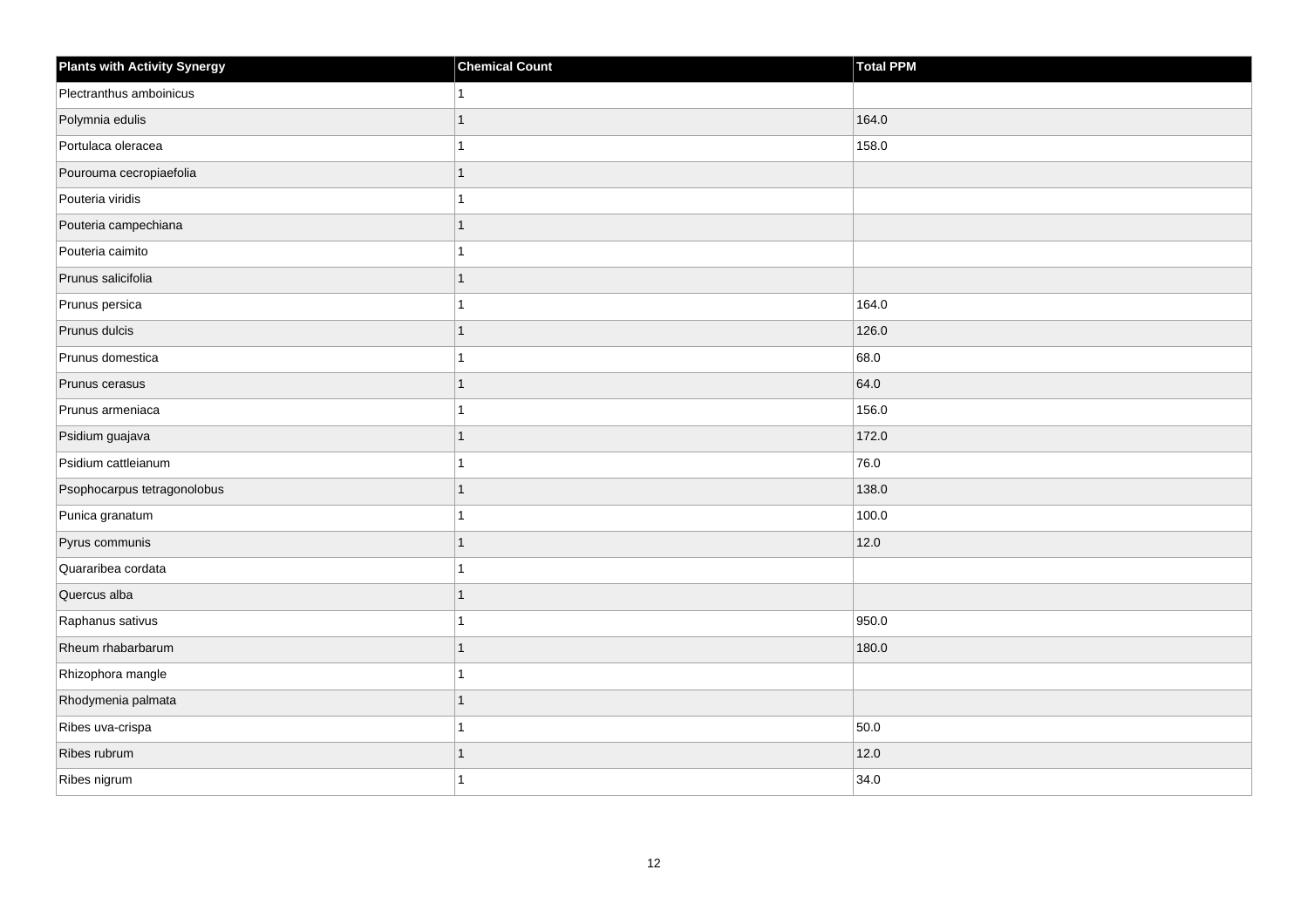| <b>Plants with Activity Synergy</b> | <b>Chemical Count</b> | Total PPM |
|-------------------------------------|-----------------------|-----------|
| Ricinus communis                    | $\vert$ 1             | 26.0      |
| Rollinia mucosa                     |                       |           |
| Rosa canina                         |                       | 136.0     |
| Rosmarinus officinalis              |                       | 22.0      |
| Rubus idaeus                        |                       | 764.0     |
| Rumex crispus                       |                       | 216.0     |
| Rumex acetosa                       | 1                     | 100.0     |
| Ruscus aculeatus                    |                       | 162.4     |
| Salix alba                          |                       | 198.0     |
| Salvia officinalis                  |                       | 124.0     |
| Sambucus nigra                      | 1                     | 14.0      |
| Sambucus canadensis                 |                       | 50.0      |
| Satureja hortensis                  | 1                     | 90.0      |
| Schisandra chinensis                |                       |           |
| Sclerocarya caffra                  |                       | 62.0      |
| Scutellaria lateriflora             |                       | 70.0      |
| Secale cereale                      | 1                     |           |
| Sechium edule                       |                       | 360.0     |
| Senna alexandrina                   | 1                     |           |
| Serenoa repens                      |                       |           |
| Sesamum indicum                     |                       | 114.0     |
| Sicana odorifera                    |                       |           |
| Sida rhombifolia                    | 1                     | 210.0     |
| Silybum marianum                    |                       |           |
| Sinapis alba                        | 1                     | 168.0     |
| Smilax spp                          |                       |           |
| Smilax officinalis                  |                       |           |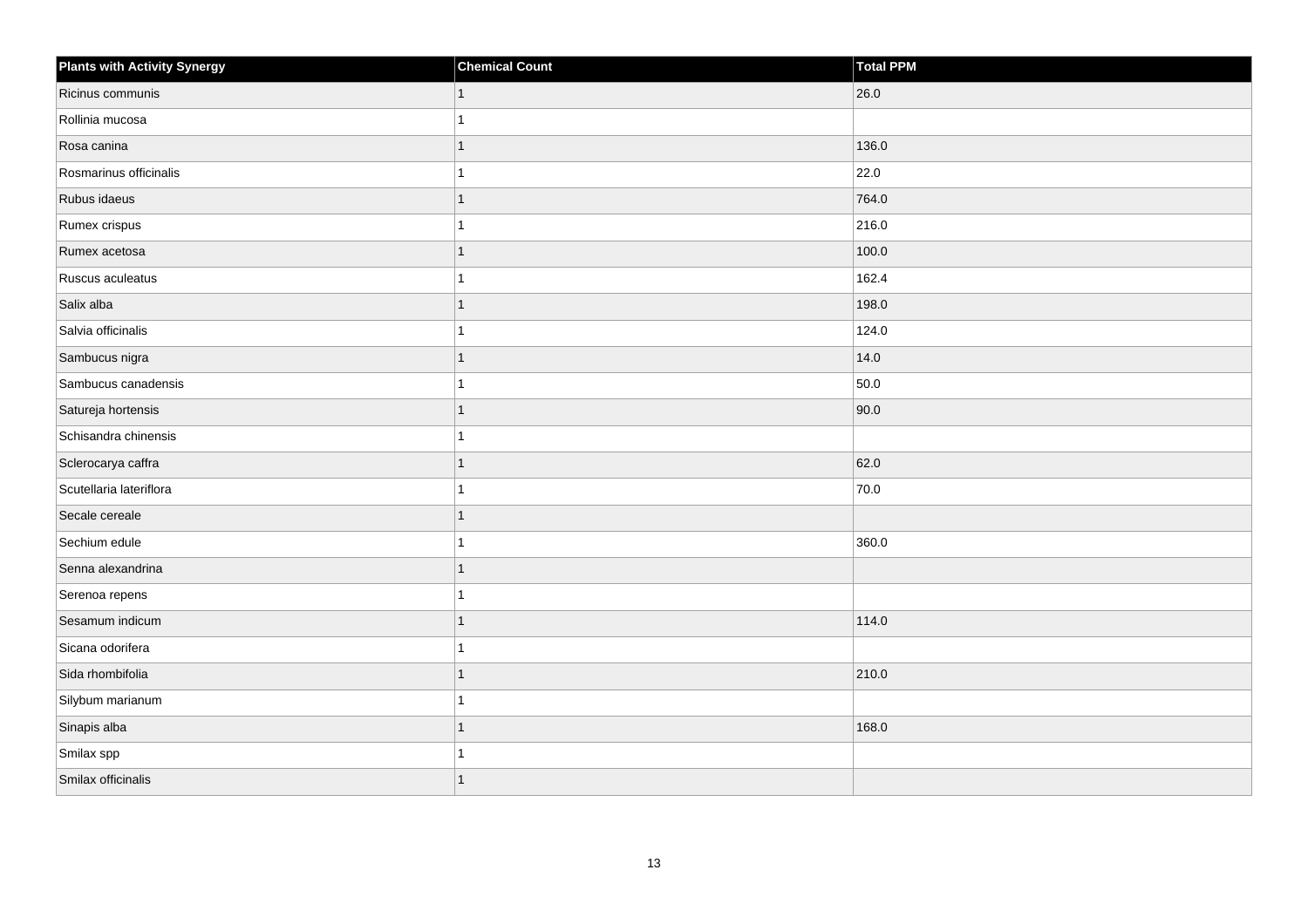| <b>Plants with Activity Synergy</b> | <b>Chemical Count</b> | <b>Total PPM</b> |
|-------------------------------------|-----------------------|------------------|
| Solanum tuberosum                   | 1                     | 148.0            |
| Solanum torvum                      | 1                     | 356.0            |
| Solanum sessiliflorum               | 1                     |                  |
| Solanum quitoensis                  | $\mathbf{1}$          |                  |
| Solanum melongena                   | 1                     | 196.0            |
| Sonchus oleraceus                   | $\mathbf{1}$          | 236.0            |
| Spinacia oleracea                   | $\mathbf{1}$          | 179.6            |
| Spirulina spp.                      | 1                     |                  |
| Spirulina pratensis                 | 1                     | 320.0            |
| Spondias purpurea                   | $\overline{1}$        | 84.0             |
| Spondias pinnata                    | 1                     | 62.0             |
| Spondias mombin                     | 1                     | 234.0            |
| Spondias dulcis                     | $\mathbf{1}$          | 210.0            |
| Stachys officinalis                 | 1                     |                  |
| Stellaria media                     | 1                     | 94.0             |
| Stevia rebaudiana                   | $\mathbf{1}$          |                  |
| Symphytum officinale                | 1                     | 134.0            |
| Syzygium malaccense                 | 1                     |                  |
| Syzygium jambos                     | 1                     |                  |
| Syzygium cumini                     | 1                     |                  |
| Tabebuia heptaphylla                | 1                     | 11.4             |
| Tamarindus indica                   | $\mathbf{1}$          | 318.0            |
| Tanacetum parthenium                |                       |                  |
| Taraxacum officinale                | 1                     | 66.1             |
| Terminalia catappa                  | $\mathbf{1}$          | 14.0             |
| Tetragonia tetragonioides           |                       | 170.0            |
| Theobroma speciosum                 | 1                     |                  |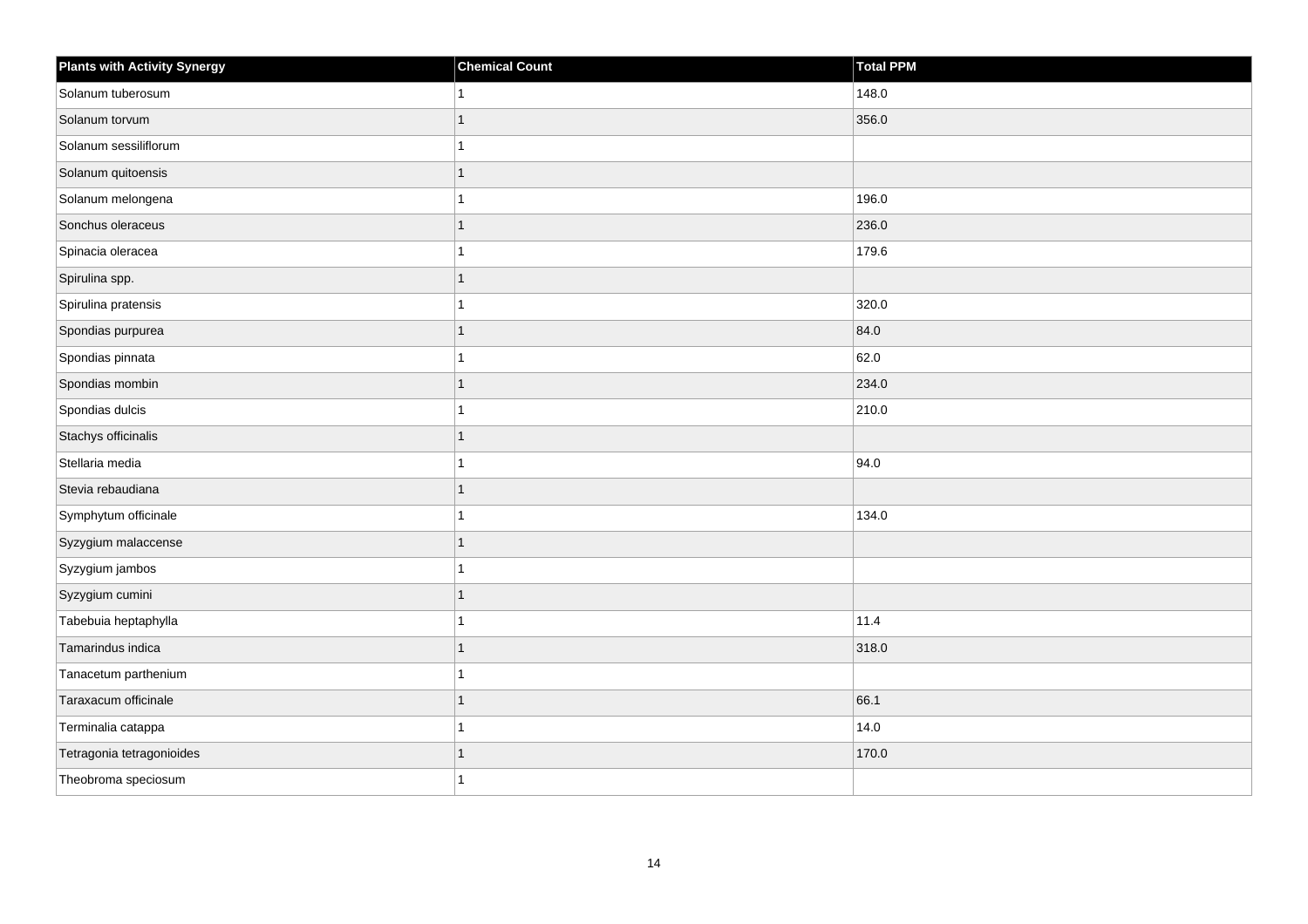| <b>Plants with Activity Synergy</b> | <b>Chemical Count</b> | Total PPM |
|-------------------------------------|-----------------------|-----------|
| Theobroma cacao                     | 1                     | 68.0      |
| Theobroma bicolor                   |                       |           |
| Thymus vulgaris                     | 1                     | 108.0     |
| Tragopogon porrifolius              | 1                     | 44.0      |
| Trichosanthes anguina               | 1                     | 112.0     |
| Trifolium pratense                  | 1                     | 250.0     |
| Trigonella foenum-graecum           | 1                     | 36.0      |
| Triticum aestivum                   | 1                     | 380.0     |
| Tropaeolum tuberosum                | 1                     | 100.0     |
| Tropaeolum majus                    | 1                     | 150.0     |
| Turnera diffusa                     | 1                     | 204.0     |
| Ullucus tuberosus                   | 1                     | 78.0      |
| Ulmus rubra                         | 1                     | 400.0     |
| Urtica dioica                       | 1                     | 104.0     |
| Vaccinium myrtillus                 | 1                     | 130.0     |
| Vaccinium macrocarpon               | 1                     | 88.3      |
| Vaccinium corymbosum                | 1                     | 48.0      |
| Valeriana officinalis               | 1                     | 104.0     |
| Verbascum thapsus                   | 1                     | 190.0     |
| Vicia faba                          |                       | 110.0     |
| Vigna unguiculata                   | 1                     | 386.0     |
| Vigna subterranea                   | 1                     | 40.0      |
| Vigna radiata                       | 1                     | 224.0     |
| Vigna mungo                         | 1                     | 52.0      |
| Vigna angularis                     | 1                     | 72.0      |
| Vigna aconitifolia                  |                       | 62.0      |
| Vitis vinifera                      | 1                     | 30.8      |